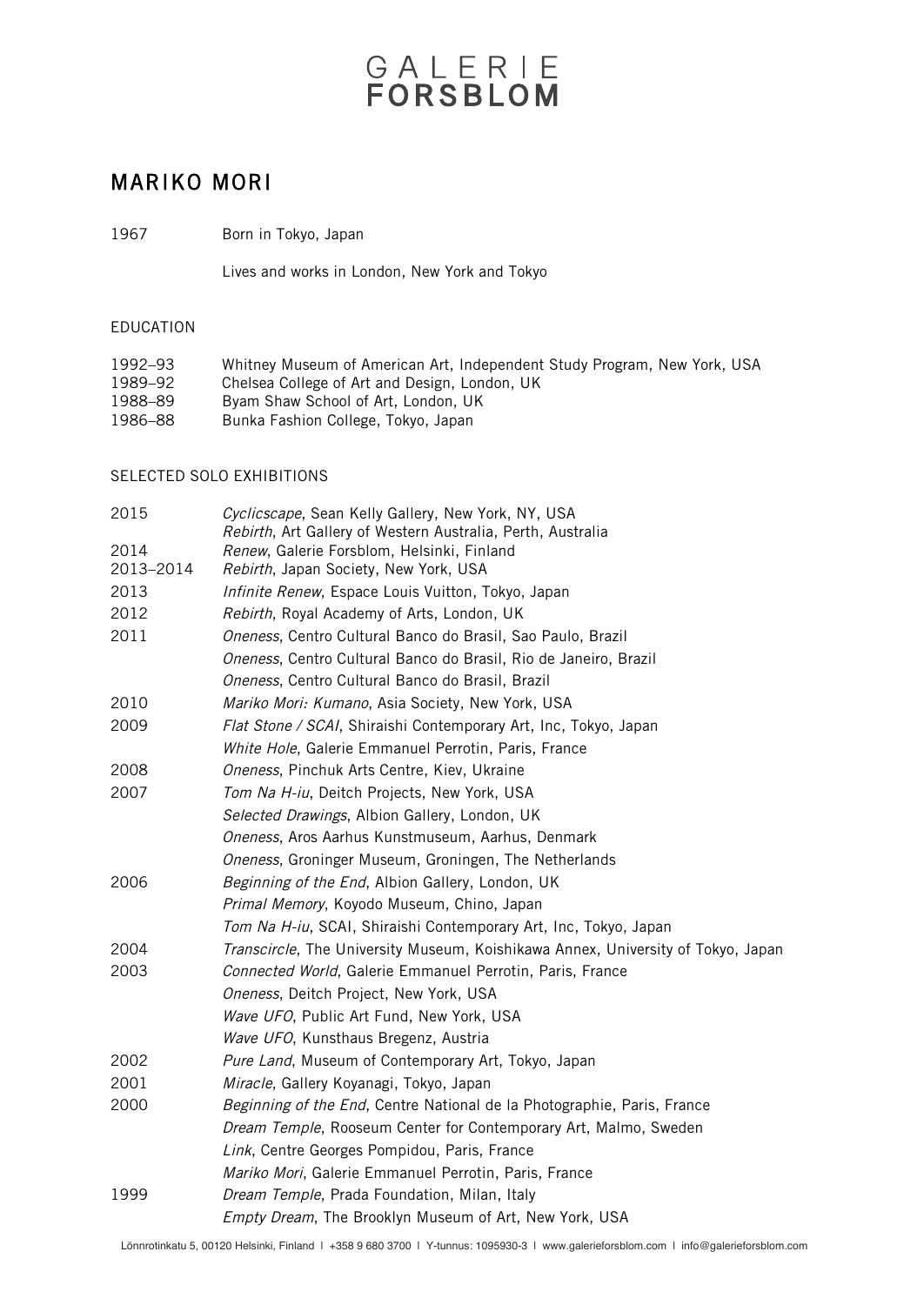# GALERIE

Esoteric Cosmos, Kunstmuseum Wolfsburg, Germany

- 1998 Mariko Mori, The Andy Warhol Museum, Pittsburgh, USA Contemporary Projects 2: Mariko Mori, Los Angeles County Museum of Art, USA Mariko Mori, The Serpentine Gallery, London, UK
- 1997 Play with Me, Dallas Museum of Art, Dallas, USA
- Mirage, Gallery Koyanagi, Tokyo, Japan
- 1996 Centre National d'Art Contemporain de Grenoble, France
- Galerie Emmanuel Perrotin, Paris, France
- 1995 Mariko Mori, American Fine Arts Co., New York, USA
- MADE IN JAPAN, Shiseido Gallery, Tokyo, Japan 1993 Art & Public, Geneva, Switzerland
	- Close-up, Project Room, New York, USA

### SELECTED GROUP EXHIBITIONS

| 2015 | De Sarthe Gallery, Hong Kong, China                                                                                                                                                                                          |
|------|------------------------------------------------------------------------------------------------------------------------------------------------------------------------------------------------------------------------------|
| 2014 | Total Art: Contemporary Video, National Museum of Women in the Arts, Washington<br>D.C, USA                                                                                                                                  |
| 2012 | Transforming Minds: Buddhism in Art, Asia Society Gallery, Asia Society Hong Kong<br>Center, Hong Kong, China                                                                                                                |
| 2011 | 2112 Imagining the Future, RMIT Gallery, RMIT University, Melbourne, Australia                                                                                                                                               |
| 2010 | Setouchi International Art Festival, Teshima and other six islands in Seto Inland Sea,<br>Japan                                                                                                                              |
|      | Space Inventions, Künstlerhaus, Vienna, Austria                                                                                                                                                                              |
|      | Ties Over Time: Japanese Artist and America, American Ambassador's Residence<br>Tokyo, Japan                                                                                                                                 |
| 2009 | Art Tells the Times: Works by Women Artists, Shiseido Gallery, Tokyo, Japan<br>Installations II: Video from the Guggenheim Collections, Guggenheim Bilbao, Spain                                                             |
| 2006 | Art and Object: Affinity of the Jomon and the Contemporary, Aomori Museum of Art<br>Aomori City, Amori, Japan                                                                                                                |
|      | Singapore Biennale, Singapore                                                                                                                                                                                                |
|      | Fantastic Frameworks: Architectural Utopias and Designs for Life, Art Gallery of                                                                                                                                             |
|      | Greater Victoria, Victoria, Canada                                                                                                                                                                                           |
|      | Koyodo Museum, Toyohira Chino City, Nagano, Japan                                                                                                                                                                            |
|      | Cosmic Wonder, Yerba Buena Center for the Arts, San Francisco, USA                                                                                                                                                           |
|      | Surprise, Surprise, Institute of Contemporary Arts, London, UK                                                                                                                                                               |
| 2005 | Peabody Essex Museum, Permanent Gallery of Japanese Art and Culture, Salem, USA<br>Gorgeous Isn't Good Enough, Milano Hangar Bicocca, Pierelli, Milano, Italy (traveled to<br>Museo di Arte Contemporanea Roma, Rome, Italy) |
|      | Change of Mind: Belief and Transformation, Haunch of Venison, London, UK                                                                                                                                                     |
|      | The 51st International Art Exhibition, Always a Little Further, Arsenale, Venice                                                                                                                                             |
|      | Biennale, Venice, Italy                                                                                                                                                                                                      |
| 2004 | Arti & Architettura 1900/2000, Palazzo Ducale, Genova, Italy                                                                                                                                                                 |
|      | 2005 Monument to Now, DESTE Foundation for Contemporary Art, Athens, Greece                                                                                                                                                  |
|      | Artists' Favourites Act I, Institute of Contemporary Arts, London, UK                                                                                                                                                        |
|      | Love/Hate from Magritte to Cattelan, Masterpiece from the Museum of Contemporary                                                                                                                                             |
|      | Art, Chicago, USA                                                                                                                                                                                                            |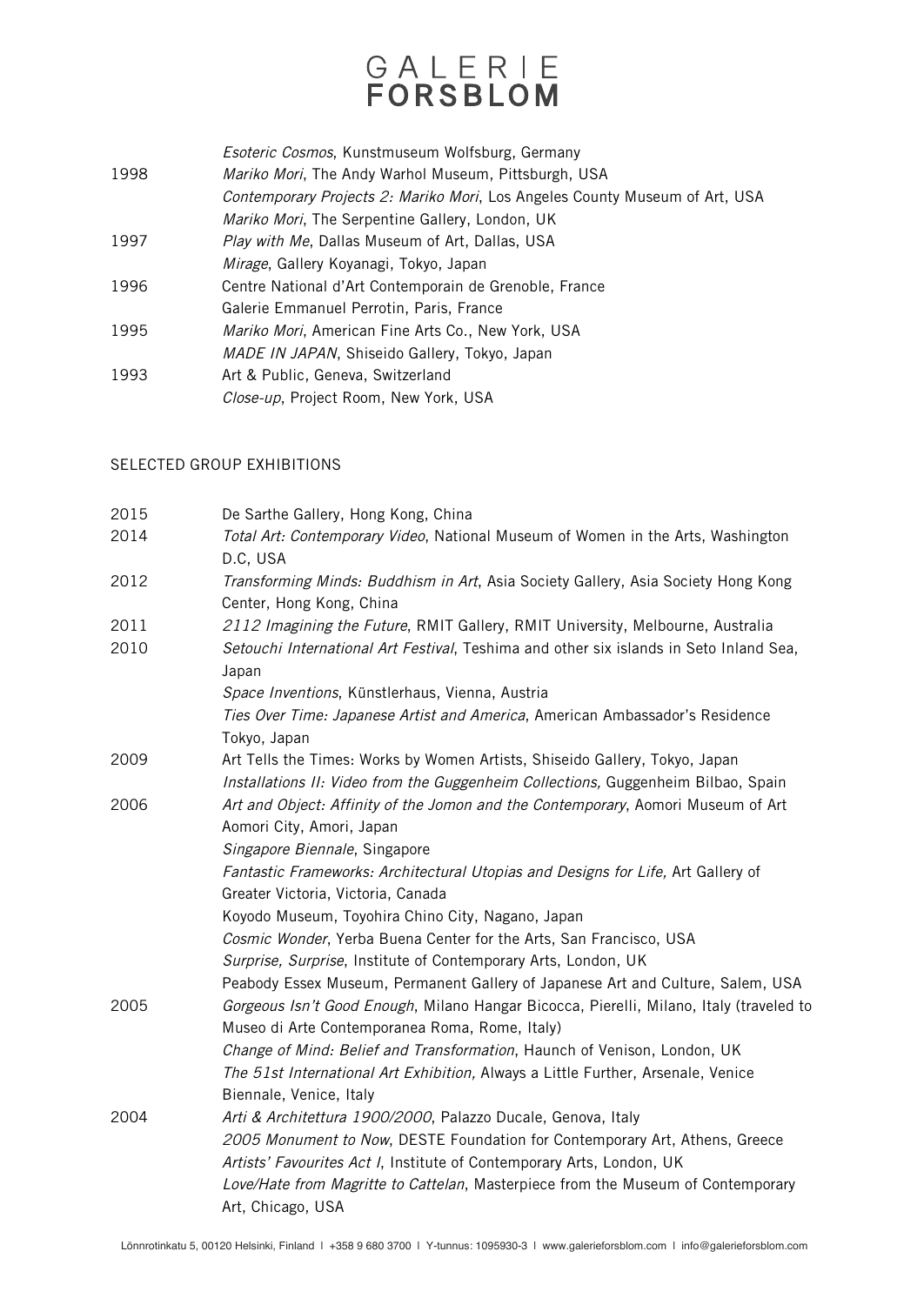# GALERIE

|      | Villa Manin-Center of Contemporary Art / Passariano, Udine, Italy<br>Dream Extensions, S.M.A.K, Ghent, Belgium<br>Future Noir, Gorney Bravin + Lee, New York, USA                                        |
|------|----------------------------------------------------------------------------------------------------------------------------------------------------------------------------------------------------------|
| 2003 | Moving Pictures, Guggenheim Museum Bilbao, Spain<br>Secrets in the Light of Day, Galleria Andre Viana, Porto, Portugal<br>The Uncanny: Experiments in Cyborg Culture, The Mendel Art Gallery, Saskatoon, |
|      | Saskatchewan, Canada<br>Picturing the Artist: Photography from the MCA Collection, Museum of Contemporary<br>Art, Chicago, USA                                                                           |
|      | Rituale, Akademie Der Künste, Berlin, Germany<br>Commodification of Buddhism, The Bronx Museum of the Arts, New York, USA                                                                                |
| 2002 | French Connection, Museum of Modern Contemporary Art, Geneva, Switzerland<br>Life / Death / Love / Hate / Pleasure / Pain: Selected Works from the MCA Collection,                                       |
|      | Museum of Contemporary Art, Chicago, USA<br>Who? Me? Role Play in Self-Portrait Photography, Zabriskie Gallery, New York, USA<br>Translated Acts, Museo de Arte Carrillo Gil, Mexico City, Mexico        |
|      | Haus der Kulturen der Welt, Berlin, Germany                                                                                                                                                              |
|      | Synopsis II, National Museum of Contemporary Art, Athens, Greece                                                                                                                                         |
|      | Private Luxury, Manno Art Museum, Osaka, Japan<br>True Fiction, Stadt Aachen, Germany                                                                                                                    |
|      | Emotional Site, Shokuryo Building, Tokyo, Japan                                                                                                                                                          |
|      | São Paolo Biennale, São Paolo, Brazil                                                                                                                                                                    |
| 2001 | Form Follows Fiction, Castello Di Rivoli Museo d'Art Contemporanea / Turin, Italy<br>Today's Utopia? Wilhelm-Hack Museum, Ludwigshafen, Germany                                                          |
|      | Kyozon, Kamloops Art Gallery, British Columbia, Canada                                                                                                                                                   |
|      | Hironimus Bosch, Museum Boijmans Van Beuningen, Rotterdam, Netherlands<br>Space Odysseys, Art Gallery of New South Wales, Sydney, Australia                                                              |
|      | My Reality, Brooklyn Museum of Art, New York, USA (traveled to Contemporary Arts                                                                                                                         |
|      | Center, Cincinnati, USA, Akron Art Museum, Ohio, USA, Norton Museum of Art, Palm<br>Beach, USA, Museum of Glass: International Center for Contemporary Art, Tacoma,                                      |
|      | USA, Huntsville Museum of Art, Huntsville, Alabama, USA                                                                                                                                                  |
|      | Empathy: Beyond the Horizon, Pori Art Museum, Finland                                                                                                                                                    |
|      | Moving Pictures: Triennale, Esslingen, Germany<br>Contemporary Art from Japan 1980 Until Now, Kröller-Müller Museum, Otterlo,                                                                            |
|      | Netherlands                                                                                                                                                                                              |
|      | Contemporary Issues in Asian Art, Duke University Museum of Art, Durham, USA                                                                                                                             |
|      | Hypermental, Hamburger Kunsthalle, Hamburg, Germany                                                                                                                                                      |
|      | In the Video Gallery, Philadelphia Museum of Art, Pennsylvania, USA                                                                                                                                      |
| 2000 | Seeing Time, ZMK, Karlsruhe, Germany (traveled to San Francisco Museum of Modern                                                                                                                         |
|      | Art, San Francisco, USA)<br>Shanghai Biennale, Shanghai Art Museum, Shanghai, China                                                                                                                      |
|      | Au-delà du Spectacle, Centre Georges Pompidou, Paris, France                                                                                                                                             |
|      | Exposure-Recent Acquisitions of the Doron Sebbag, ORS Art Collection, Tel Aviv                                                                                                                           |
|      | Museum of Art, Tel Aviv, Israel                                                                                                                                                                          |
|      | Imagined Landscapes, Consolidated Works: Center on Contemporary Art, Seattle, USA                                                                                                                        |
|      | Apocalypse: Beauty and Horror in Contemporary Art, The Royal Academy of Arts,<br>London, UK                                                                                                              |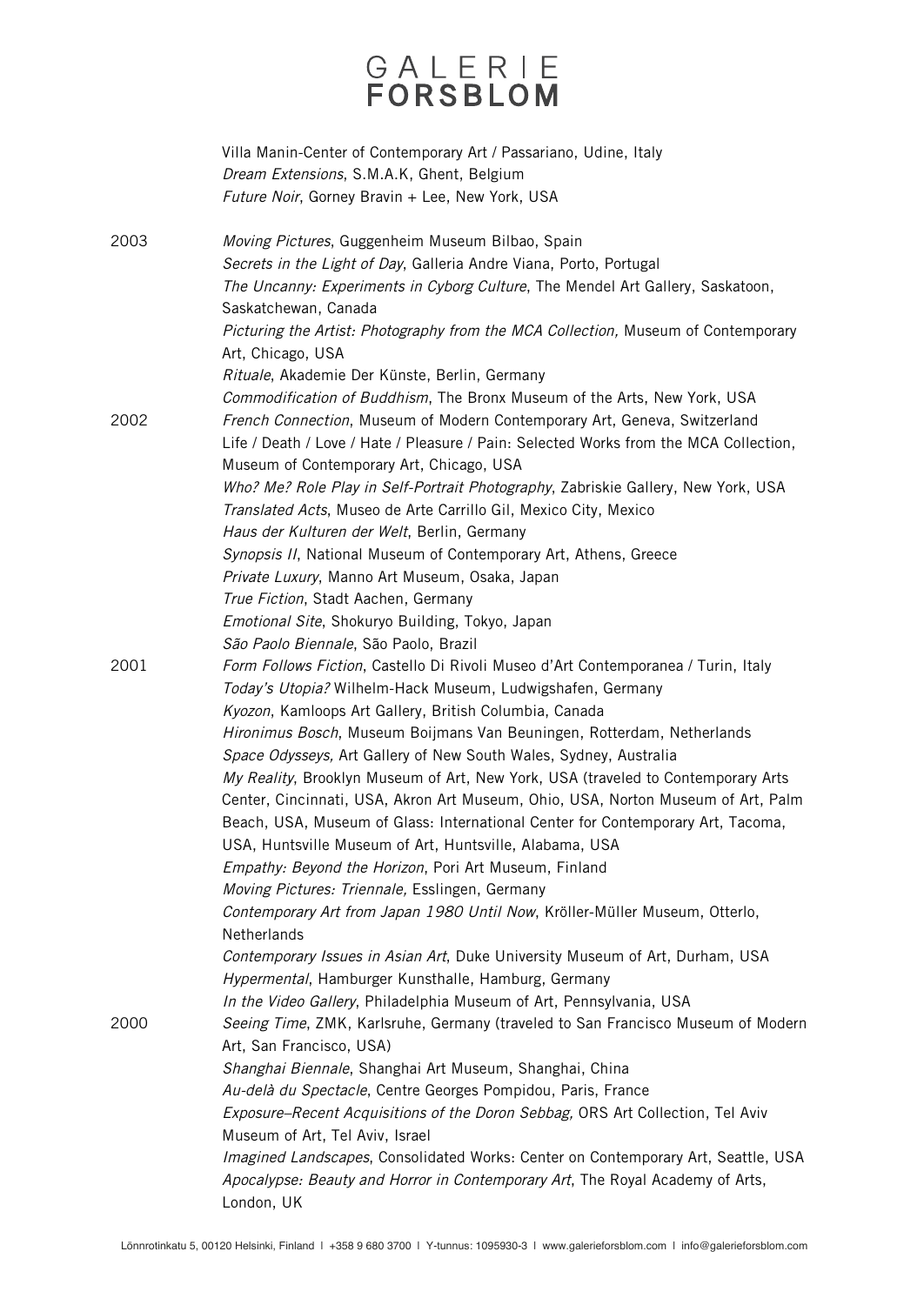### GALERIE **FORSBLOM**

Gendai: Japanese Contemporary Art: Between the Body and Space, Centre for Contemporary Art, Ujazdowski Castle, Warsaw, Poland The Age of Influence: Reflections in the Mirror of American Culture, Museum of Contemporary Art, Chicago, USA Chronos & Kairos Time in Contemporary Art, Kunsthalle Fridercianum Kassel, Germany Illumination: Contemporary Film and Video Art, Ackland Art Museum at the University of North Carolina Chapel Hill, USA Tempus Fugit: Time Flies, The Nelson-Atkins Museum of Art, Kansas City, USA Enlightenment, Walker Art Center, Minneapolis, USA Continental Shift, Ludwig Forum für Internationale Kunst, Aachen, Germany Yume No Ato, Haus Am Waldsee, Berlin, Germany Biennial of Sydney 2000, Sydney, Australia Sonic Boom: The Art of Sound, Hayward Gallery, London, UK Festival Spoletto, Charleston, South Carolina, USA Let's Entertain, Walker Art Center, Minneapolis, USA The UFO Show, Illinois State University, Normal, USA Made in Japan, Kantor Gallery, Los Angeles, USA 1999 Heaven: An Exhibition that Will Break Your Heart, Tate Gallery, Liverpool, UK (traveled to Kunsthalle Dusseldorf) Regarding Beauty: A View of the Late Twentieth Century, Hirshhorn Museum and Sculpture Garden, Washington D.C., USA The Power of Beauty, Gemeente Museum, Helmond, The Hague, Netherlands Who's That Girl? Sandra Gering Gallery, New York, USA Festival Atlantico 1999, Lisbon, Portugal Voiceovers, Art Gallery of New South Wales, Sydney, Australia I'm the Boss of Myself, Deitch Projects, New York, USA New Voices/New Visions, University Art Gallery, La Jolla, USA Fancy Dance–Japanese Contemporary Art After 1990, Artsonje Center, Seoul, South Korea (traveled to Artsonje Museum, Kyongju, South Korea) Art-Worlds in Dialogue, Museum Ludwig, Köln, Germany Tokyo 60/90 14 Photographers, Metropolitan Museum of Photography, Tokyo, Japan Images: Festival of Independent Film and Video, Toronto, Canada Centenary: Emergent Art in 1999, University Art Gallery, University of California, San Diego, USA 1998 I Love NY, Museum Ludwig, Köln, Germany Surrogate / The Henry Art Gallery / Seattle / Washington / October 8–February 7 Global Vision-New Art from the 90's, Deste Foundation, Athens, Greece Close Encounters, Ottawa Art Gallery, Ontario, Canada Freie Sicht aufs Mittelmeer, Kunsthaus Zürich, Germany Avatar, Moderna Museet, Stockholm, Sweden Spectacular Optical, Thread Waxing Space, New York, US (traveled to Museum of Contemporary Art, Joan Lehman Building, North Miami, USA, CU Arts Galleries, University of Colorado at Boulder, USA) Span, Shanghai Museum, Shanghai, China (traveled to Artspace, Auckland, New Zealand, Govett-Brewster Art Gallery, New Plymouth, New Zealand) View: One, Mary Boone Gallery, New York, USA 1997 Culturgest Project, Culturgest, Lisbon, Portugal Some Kind of Heaven, Cornerhouse, Manchester, UK (traveled to Kunsthalle Nürnberg,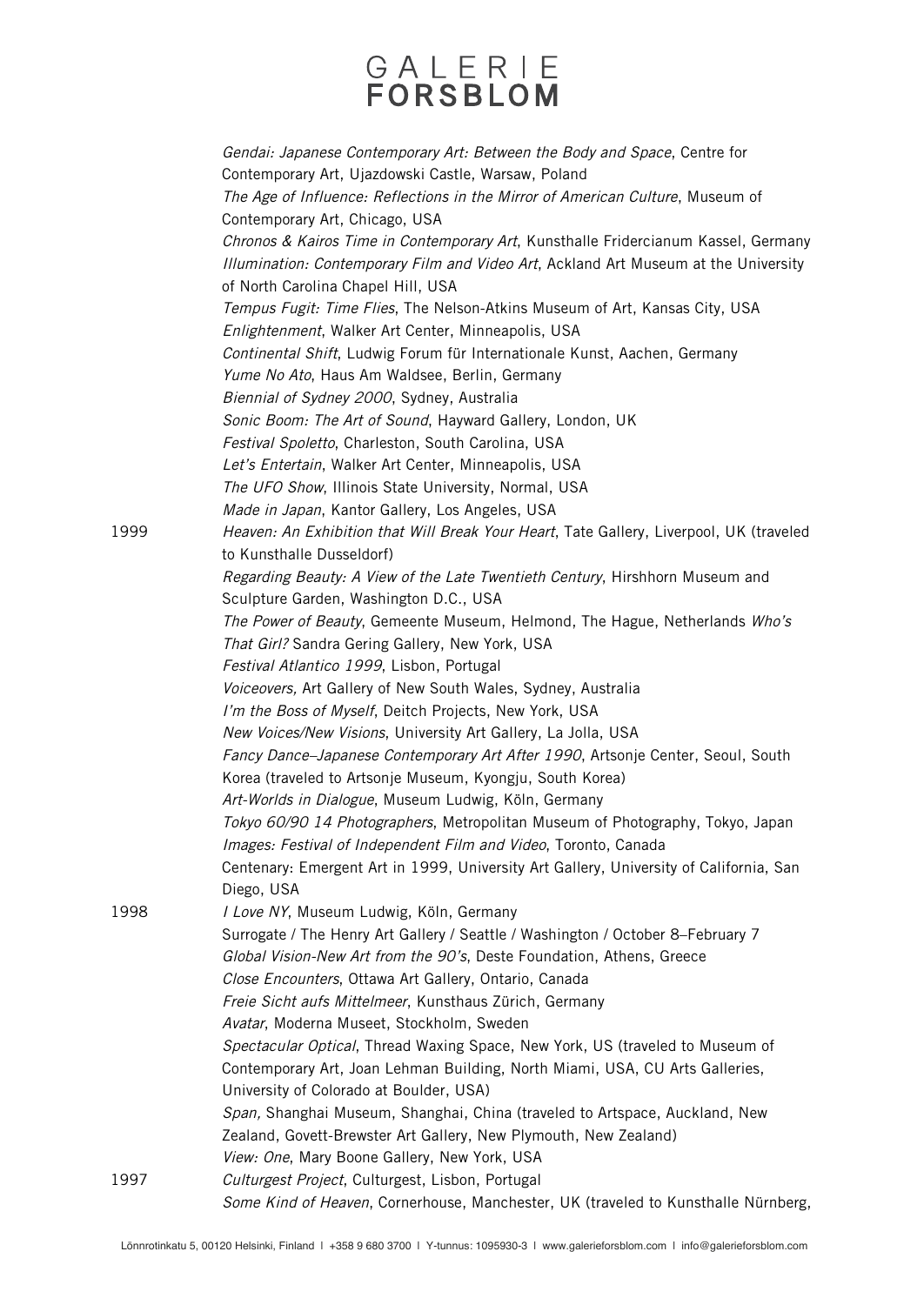### GALERIE **FORSBLOM**

Germany, South London Gallery, London) The 2nd Kwangju Biennale, Kwangju, South Korea Land Marks, John Weber Gallery, New York, USA Desire and Void, Kunsthalle Wien, Vienna, Austria (traveled to Arken Museum of Modern Art, Ishøj, Denmark, Kunsthalle zu Kiel) Fifth International Istanbul Biennial, Istanbul, Turkey Biennale de Lyon d'Art Contemporain, Lyon,France Natural Habitat, The Tannery, London, UK 47th Venice Biennale / The Nordic Pavilion, Venice, Italy Simon Says, SoHo Arts Festival, New York, USA Ideal Standard Life, Spiral Garden, Tokyo, Japan Cities On The Move, Wiener Secession, Vienna, Austria (traveled to CAPC Musee d'art contemporain de Bordeaux, Bordeaux, PS 1, New York, USA, Louisiana Museum of Modern Art, Humlebaek, Denmark, Hayward Gallery, London, UK, Rama IX Art Museum, Bangkok, Thailand, Kiasma Museum of Contemporary Art, Helsinki, Finland) Some kind of heaven, Kunsthalle Nurnberg, Germany 1996 New Histories, The Institute of Contemporary Art, Boston, USA Scenes from the Penetrable Culture, The Center for Curatorial Studies Museum, Bard College, Annondale-on-Hudson, USA In the Shadows of Storms: Art of Postwar Era from the MCA Collection, Museum of Contemporary Art, Chicago, USA 25th Anniversary: 25 Younger Artists Exhibition, John Weber Gallery, New York, USA Ironic Fantasy, The Miyagi Museum of Art, Miyagi, Japan Tahiti: Contemporary Art in an Age of Uncertainty, Hirsch Farm Project, Hillsboro, Wisconsin, USA Intermission, Basilico Fine Arts, New York, USA Nach Weimar, Kunstsammlungen Zu Weimar, Weimar, Germany By Night, Fondation Cartier pour l'Art Contemporain, Paris, France Doug Aitken / Mariko Mori / Ricardo Zulueta, Elga Wimmer Gallery, New York, USA Departure Lounge, Clocktower Gallery, New York, USA The Scream, Arken Museum of Modern Art, Ishøj / Denmark Tokyo Pop-New Images of Art, The Hiratsuka Museum of Art, Hiratsuka, Japan 1995 All Dressed Up, Apex Art, New York, USA Self Made, Grazer Kunstverein, Graz, Austria Guys and Dolls, Postmasters Gallery, New York, USA Linking Worlds, Nicole Klagsbrun Gallery, New York, USA On Beauty, Regina Gallery, Moscow, Russia Photographic Narration, Center for Photography at the Tokyo University of Fine Arts and Music, Tokyo, Japan 1994 First Annual Fund Raising Benefit for American Fine Arts, American Fine Arts, New York, USA 1993 *Fall from Fashion*, Aldrich Museum of Contemporary Art, Ridgefield, Connecticut

#### PUBLIC COLLECTIONS

Albright Knox Art Gallery, Buffalo, USA Aros Aarhus Kunstmuseum, Denmark Asia Society and Museum, New York, USA Benesse Corporation, Okayama, Japan